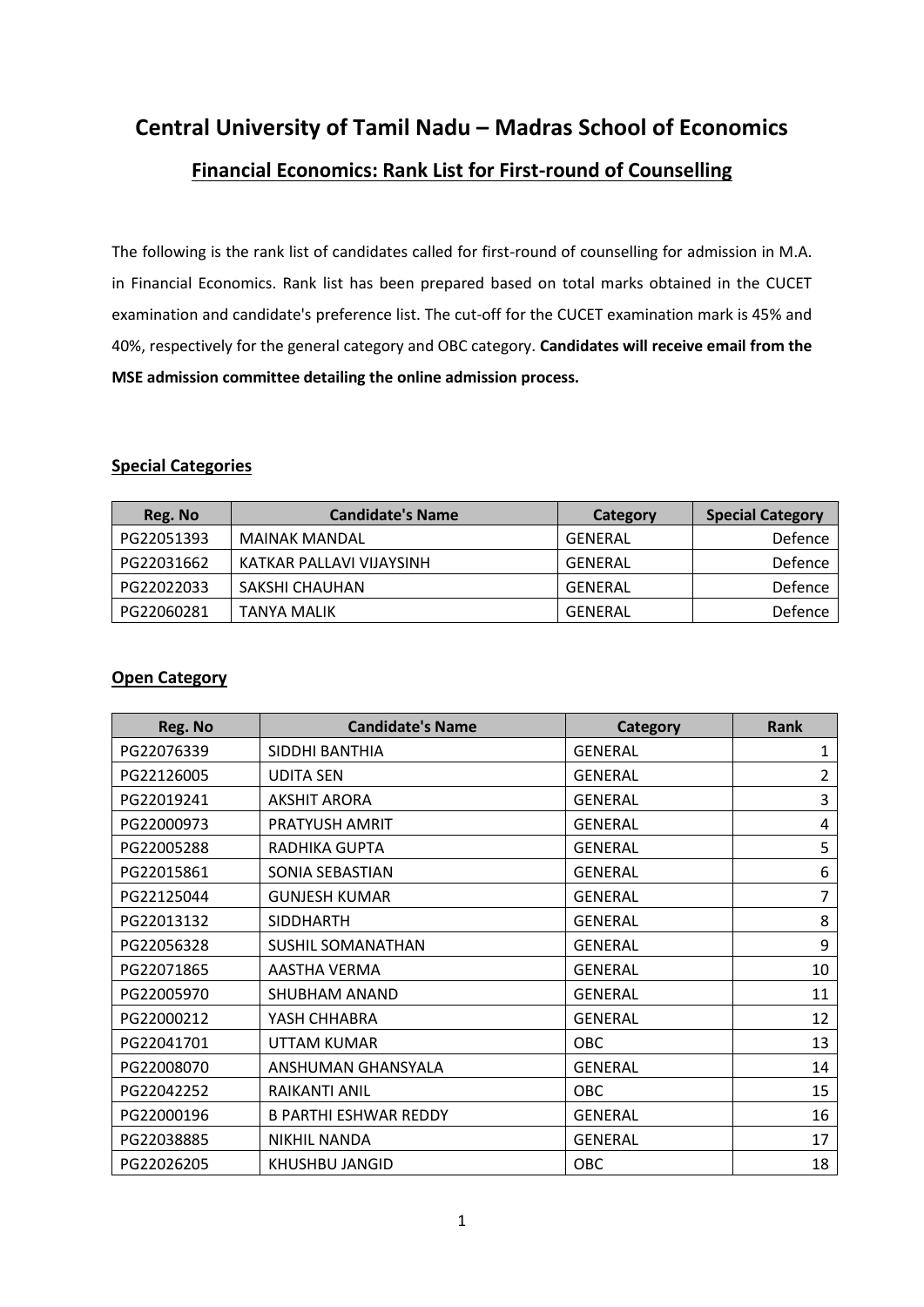| PG22085251 | ASHUTOSH PARASHAR           | <b>GENERAL</b> | 19 |
|------------|-----------------------------|----------------|----|
| PG22007522 | <b>DEEKSHA</b>              | <b>GENERAL</b> | 20 |
| PG22120449 | PRIYANSHI GUPTA             | <b>GENERAL</b> | 21 |
| PG22047588 | <b>VARUN ARORA</b>          | GENERAL        | 22 |
| PG22105843 | <b>KSHITIZ KUMAR</b>        | <b>GENERAL</b> | 23 |
| PG22015531 | <b>RISHABH ARORA</b>        | <b>GENERAL</b> | 24 |
| PG22024034 | YASH JHALANI                | <b>GENERAL</b> | 25 |
| PG22051393 | <b>MAINAK MANDAL</b>        | <b>GENERAL</b> | 26 |
| PG22025210 | <b>SARVIK SINGH</b>         | <b>GENERAL</b> | 27 |
| PG22021026 | <b>GAURI VENKATESH IYER</b> | <b>GENERAL</b> | 28 |
| PG22067811 | <b>KANCHAN BISHT</b>        | <b>GENERAL</b> | 29 |
| PG22030965 | <b>ROSHNI JAIN</b>          | <b>GENERAL</b> | 30 |
| PG22003729 | <b>KUMAR SARWESH</b>        | <b>GENERAL</b> | 31 |
| PG22016711 | <b>ABHISHEK KUMAR</b>       | <b>EWS</b>     | 32 |
| PG22041583 | SIDDHARTH POONIA            | <b>GENERAL</b> | 33 |
| PG22104416 | <b>SUSHANT BHUSHAN</b>      | <b>GENERAL</b> | 34 |
| PG22032924 | TEJASH HIRAWAT              | GENERAL        | 35 |
| PG22089313 | SHAMBHAVI CHANDRA           | <b>GENERAL</b> | 36 |
| PG22022234 | <b>RASHI GARG</b>           | GENERAL        | 37 |
| PG22044683 | <b>ABHISHEK VEMPATI</b>     | <b>GENERAL</b> | 38 |
| PG22027692 | <b>RASHMIA</b>              | <b>GENERAL</b> | 39 |
| PG22096384 | DRISHTI KULSHRESHTHA        | <b>GENERAL</b> | 40 |
| PG22066986 | <b>ANKIT PUSOLA</b>         | <b>GENERAL</b> | 41 |
| PG22090406 | <b>ISHITA GOEL</b>          | <b>GENERAL</b> | 42 |
| PG22107408 | TRIDHA BAJAJ                | <b>GENERAL</b> | 43 |
| PG22067435 | KUMAR SHAISHAV              | <b>GENERAL</b> | 44 |
| PG22034829 | AL JAMILA SIDDIQUE          | OBC            | 45 |
| PG22031662 | KATKAR PALLAVI VIJAYSINH    | <b>GENERAL</b> | 46 |
| PG22026202 | SRIJANI CHAKRABORTY         | <b>GENERAL</b> | 47 |
| PG22095565 | NIDHI SRIVASTAVA            | <b>GENERAL</b> | 48 |
| PG22027890 | <b>ANUPRIYA GUPTA</b>       | OBC            | 49 |
| PG22043230 | KASHISH BHALLA              | <b>GENERAL</b> | 50 |
| PG22122762 | ANSHIKA ADLAKHA             | EWS            | 51 |
| PG22047001 | URJA WADHWA                 | <b>GENERAL</b> | 52 |
| PG22060415 | KANIKA MANDHAN              | <b>EWS</b>     | 53 |
| PG22007610 | SANJANA SABOO               | <b>GENERAL</b> | 54 |
| PG22003000 | <b>ALAN SEEMON</b>          | <b>GENERAL</b> | 55 |
| PG22048878 | <b>TWINKLE SHAH</b>         | <b>GENERAL</b> | 56 |
| PG22016182 | <b>PARVATHY S</b>           | <b>GENERAL</b> | 57 |
| PG22057021 | SAGAR BAJAJ                 | GENERAL        | 58 |
| PG22039436 | <b>MAULIK SEHGAL</b>        | <b>GENERAL</b> | 59 |
| PG22009428 | SWATI MANGLA                | GENERAL        | 60 |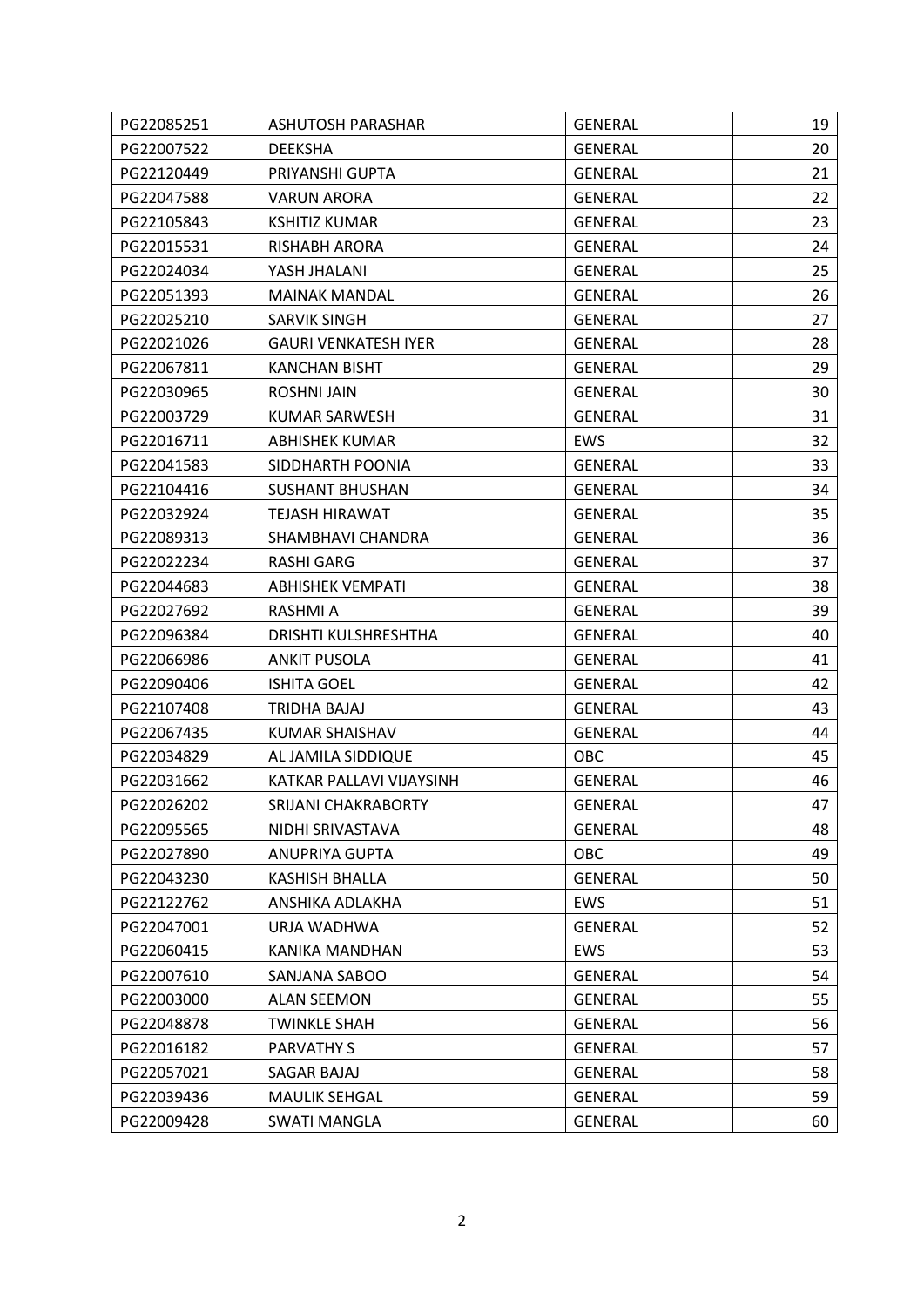# **EWS Category**

| Reg. No    | <b>Candidate's Name</b> | <b>Category</b> | <b>Rank</b> |
|------------|-------------------------|-----------------|-------------|
| PG22016711 | <b>ABHISHEK KUMAR</b>   | <b>EWS</b>      | 1           |
| PG22122762 | ANSHIKA ADLAKHA         | EWS             | 2           |
| PG22060415 | KANIKA MANDHAN          | EWS             | 3           |
| PG22031942 | <b>ABHISHEK</b>         | EWS             | 4           |
| PG22096891 | PRIYANSHI NAGRATH       | EWS             | 5           |
| PG22105104 | <b>SHRUTI BANSAL</b>    | EWS             | 6           |
| PG22052942 | KULDEEP SINGH SAINI     | <b>EWS</b>      | 7           |
| PG22077274 | <b>ABHIJAY NAIR</b>     | <b>EWS</b>      | 8           |
| PG22009440 | <b>ANJALI NAUTIYAL</b>  | EWS             | 9           |
| PG22033732 | PULKIT DUTTA            | <b>EWS</b>      | 10          |
| PG22041397 | <b>MUDIT VIKAS</b>      | <b>EWS</b>      | 11          |
| PG22026283 | <b>SAPNA SURI</b>       | <b>EWS</b>      | 12          |

## **OBC Category**

| Reg. No    | <b>Candidate's Name</b>       | Category   | <b>Rank</b>    |
|------------|-------------------------------|------------|----------------|
| PG22041701 | <b>UTTAM KUMAR</b>            | OBC        | $\mathbf{1}$   |
| PG22042252 | RAIKANTI ANIL                 | OBC        | $\overline{2}$ |
| PG22026205 | <b>KHUSHBU JANGID</b>         | OBC        | 3              |
| PG22034829 | AL JAMILA SIDDIQUE            | OBC        | 4              |
| PG22027890 | <b>ANUPRIYA GUPTA</b>         | OBC        | 5              |
| PG22024782 | PRATYASHA PRIYADARSHNEE PATEL | OBC        | 6              |
| PG22010111 | <b>VICKEY KUMAR GUPTA</b>     | OBC        | $\overline{7}$ |
| PG22122531 | YASHODHA M                    | OBC        | 8              |
| PG22037241 | <b>MITALI</b>                 | OBC        | 9              |
| PG22028135 | <b>NISHANT</b>                | OBC        | 10             |
| PG22008319 | HIMANSHU RAJ                  | OBC        | 11             |
| PG22036315 | <b>SUBRANIL NANDI</b>         | OBC        | 12             |
| PG22105751 | SAURAV KUMAR MAHATO           | OBC        | 13             |
| PG22015231 | <b>GURMEET KAUR</b>           | OBC        | 14             |
| PG22060150 | <b>RAJAT KUMAR</b>            | OBC        | 15             |
| PG22106001 | <b>ROSHEN NAJEEB</b>          | OBC        | 16             |
| PG22014059 | <b>KUMAR RAUSHAN</b>          | OBC        | 17             |
| PG22065920 | <b>MONIKA</b>                 | OBC        | 18             |
| PG22037600 | SPARSH VERMA                  | OBC        | 19             |
| PG22084238 | <b>VARUN POONIA</b>           | OBC        | 20             |
| PG22054576 | ANSHUMAN AGARWAL              | OBC        | 21             |
| PG22026391 | <b>SAVITHA S</b>              | OBC        | 22             |
| PG22055097 | SASI SHVETA ILANGOVAN         | OBC        | 23             |
| PG22039028 | <b>ANJALI KUMARI</b>          | <b>OBC</b> | 24             |